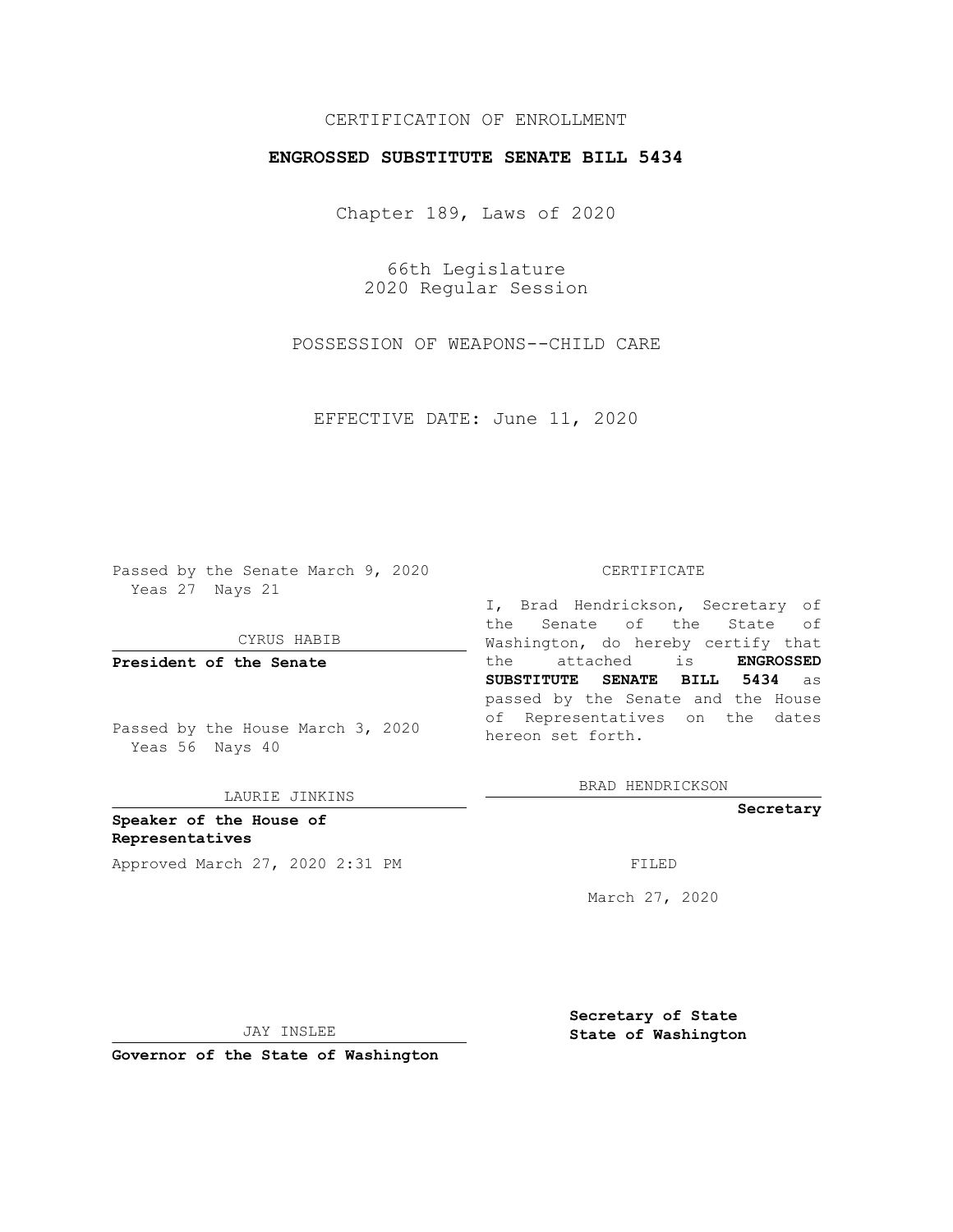### **ENGROSSED SUBSTITUTE SENATE BILL 5434**

AS AMENDED BY THE HOUSE

Passed Legislature - 2020 Regular Session

# **State of Washington 66th Legislature 2019 Regular Session**

**By** Senate Law & Justice (originally sponsored by Senators Wilson, C., Hunt, Keiser, Kuderer, Nguyen, and Pedersen)

READ FIRST TIME 02/22/19.

1 AN ACT Relating to restricting possession of weapons in certain 2 locations; adding a new section to chapter 9.41 RCW; adding new 3 sections to chapter 43.216 RCW; and prescribing penalties.

4 BE IT ENACTED BY THE LEGISLATURE OF THE STATE OF WASHINGTON:

5 NEW SECTION. **Sec. 1.** A new section is added to chapter 9.41 RCW to read as follows:6

 (1) It is unlawful for a person to carry onto, or to possess on, licensed child care center premises, child care center-provided transportation, or areas of facilities while being used exclusively 10 by a child care center:

(a) Any firearm;11

12 (b) Any other dangerous weapon as described in RCW 9.41.250;

13 (c) Any air gun, including any air pistol or air rifle, designed 14 to propel a BB, pellet, or other projectile by the discharge of 15 compressed air, carbon dioxide, or other gas; or

 (d)(i) Any portable device manufactured to function as a weapon and which is commonly known as a stun gun, including a projectile stun gun that projects wired probes that are attached to the device that emit an electrical charge designed to administer to a person or an animal an electric shock, charge, or impulse; or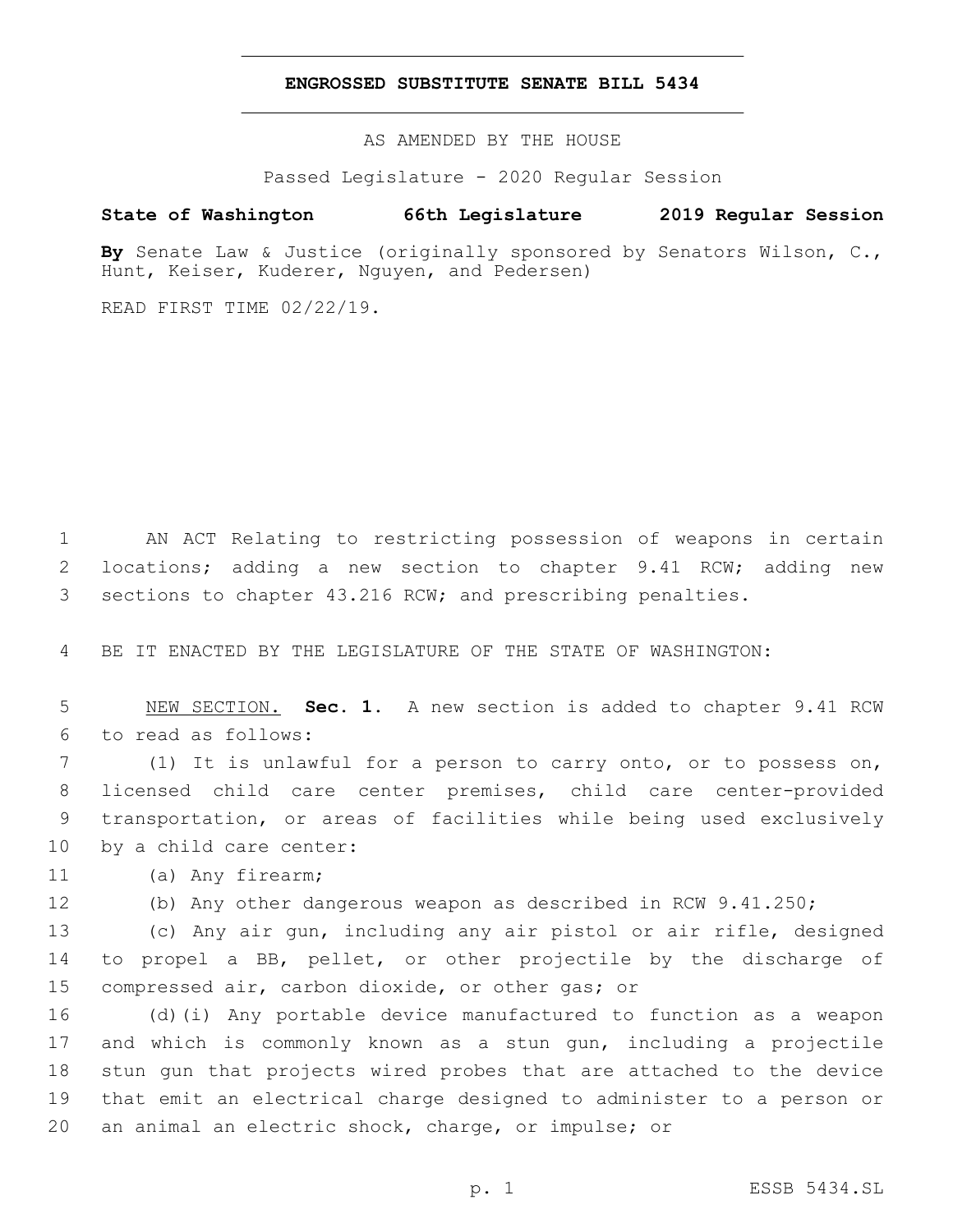(ii) Any device, object, or instrument that is used or intended to be used as a weapon with the intent to injure a person by an 3 electric shock, charge, or impulse.

 (2) A person who violates subsection (1) of this section is guilty of a gross misdemeanor. If a person is convicted of a violation of subsection (1)(a) of this section, the person shall have his or her concealed pistol license, if any, revoked for a period of three years. Anyone convicted under subsection (1)(a) of this section is prohibited from applying for a concealed pistol license for a period of three years from the date of conviction. The court shall order the person to immediately surrender any concealed pistol license, and within three business days notify the department of licensing in writing of the required revocation of any concealed pistol license held by the person. Upon receipt of the notification by the court, the department of licensing shall determine if the person has a concealed pistol license. If the person does have a concealed pistol license, the department of licensing shall immediately notify the license-issuing authority which, upon receipt 19 of the notification, shall immediately revoke the license.

(3) Subsection (1) of this section does not apply to:

(a) Family day care provider homes as defined in RCW 43.216.010;

 (b) Any person in possession of a pistol who has been issued a license under RCW 9.41.070, or is exempt from the licensing requirement by RCW 9.41.060, while picking up or dropping off a child 25 at the child care center;

 (c) Any person at least eighteen years of age legally in possession of a firearm or dangerous weapon that is secured within an attended vehicle or concealed from view within a locked unattended vehicle while conducting legitimate business at the child care 30 center; or

 (d) Any law enforcement officer of a federal, state, or local 32 government agency.

 (4) Child care centers must post "GUN-FREE ZONE" signs giving warning of the prohibition of the possession of firearms on center 35 premises.

 (5) A child care center that is located on public or private elementary or secondary school premises is subject to the 38 requirements of RCW 9.41.280.

 (6) For the purposes of this section, child care center has the same meaning as "child day care center" as defined in RCW 43.216.010.